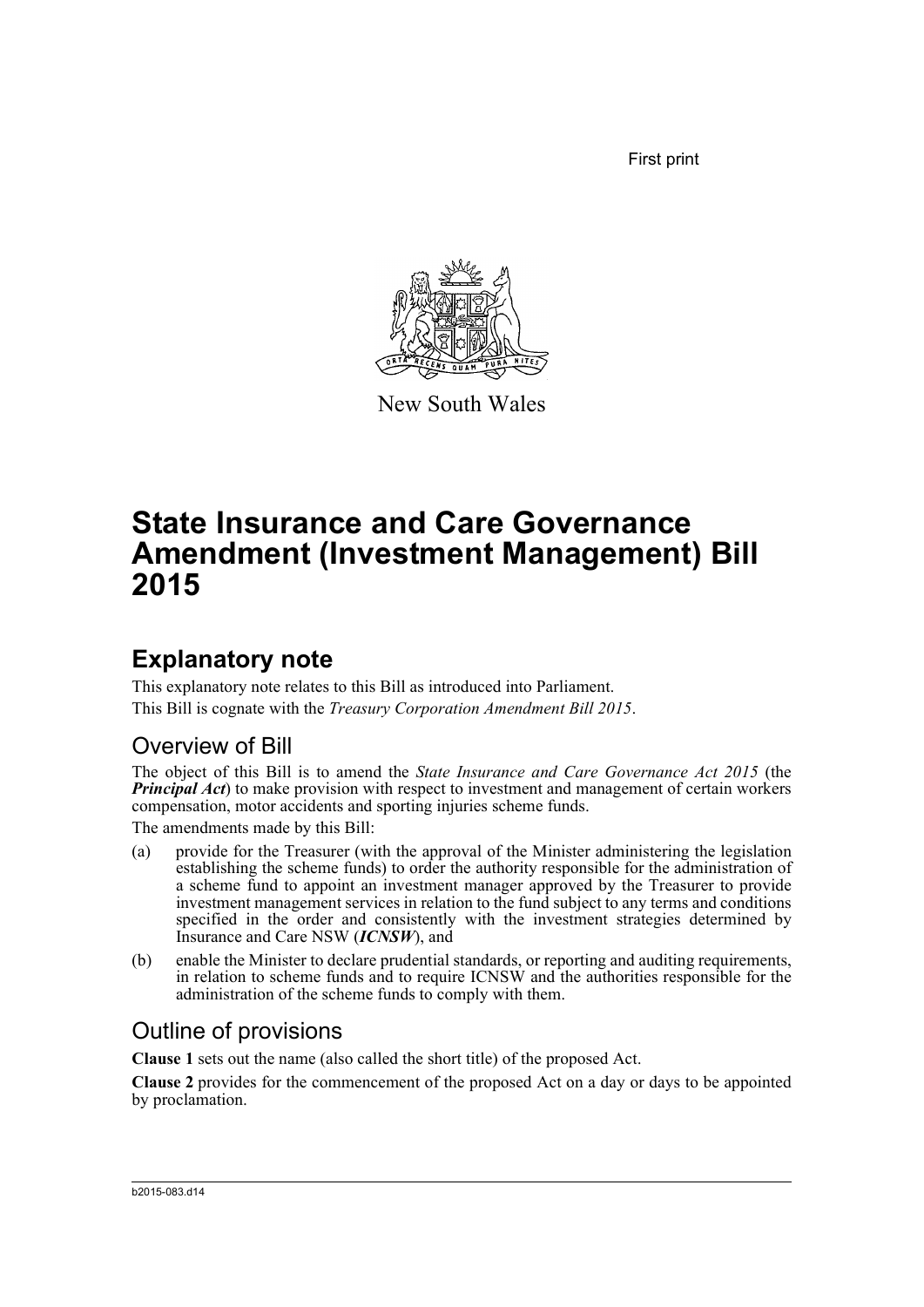### **Schedule 1 Amendment of State Insurance and Care Governance Act 2015 No 19**

**Schedule 1** inserts Division 4 into Part 2 (proposed sections 16A–16C) of the Principal Act to make the amendments described in the Overview to the Bill.

**Proposed section 16A** inserts definitions for the proposed Division, including a definition of *investment management services*.

**Proposed section 16B** enables the Treasurer, by order, to require the investment of the whole or any part of a scheme fund to be managed by one or more investment managers approved by the Treasurer (*mandated investment managers*). The order of the Treasurer may be given only with the approval of the Minister administering the relevant legislation that established the scheme fund. The order of the Treasurer may be given subject to terms and conditions set out or described in the order.

Under the proposed section, the terms and conditions, may, for example, relate to any or all of the following matters:

- (a) the kind and extent of investment management services to be provided,
- (b) the period during which the scheme funds are to be managed by the mandated investment manager,
- (c) the engagement by the mandated investment manager of another person to provide custodial services and the kind and extent of such custodial services,
- (d) the circumstances in which the agreement or arrangement may be varied or terminated.

A mandated investment manager (or an investment manager engaged by a mandated investment manager) may invest the whole or part of the scheme fund concerned in any investment authorised by the relevant legislation. That investment must be subject to any terms and conditions of the Treasurer's approval and investment strategies for the scheme fund determined by ICNSW.

**Proposed section 16C** provides for the Minister to declare that specified prudential standards, or reporting and auditing requirements, apply to ICNSW and the responsible authorities in the exercise of specified functions relating to scheme funds.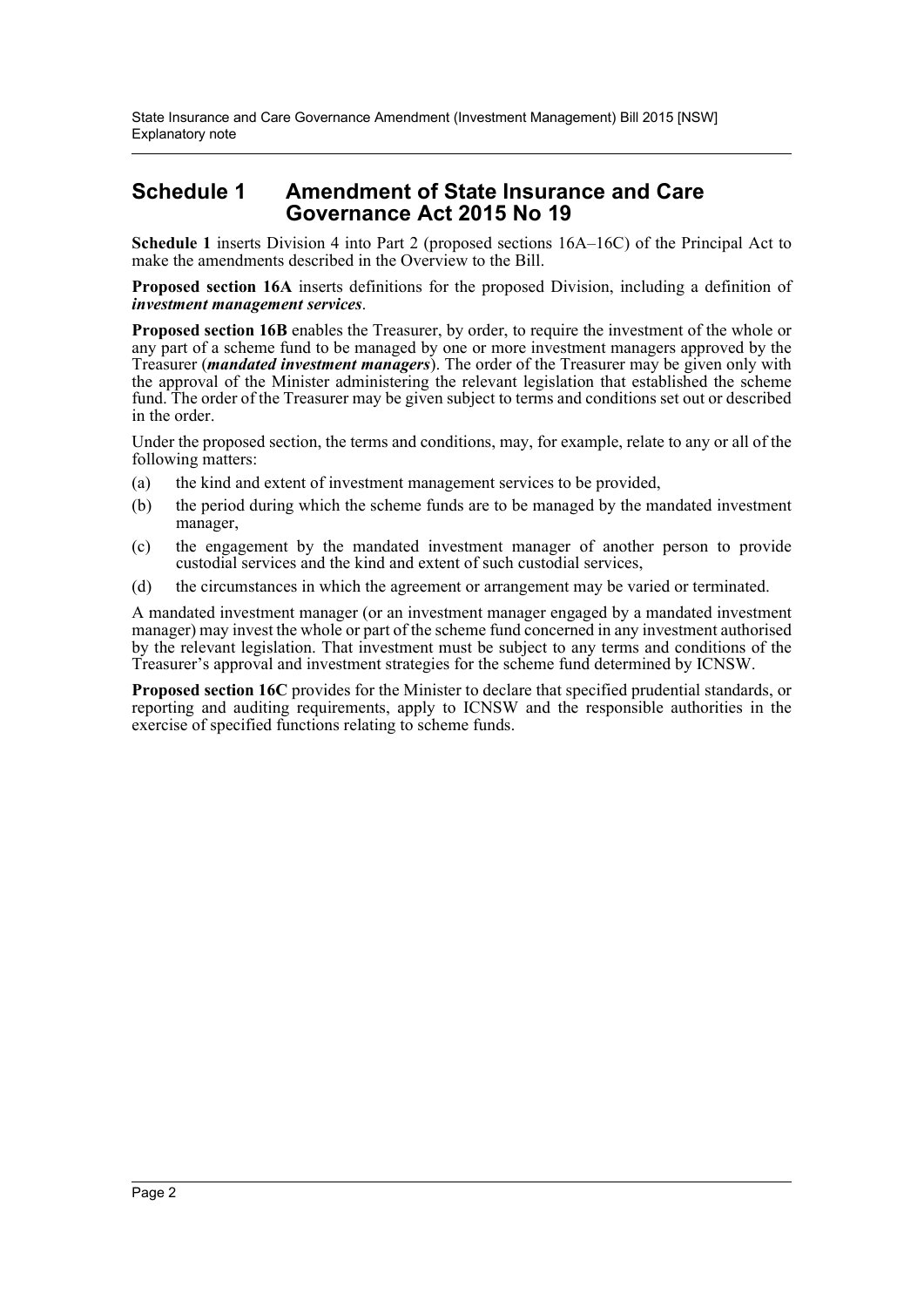First print



New South Wales

## **State Insurance and Care Governance Amendment (Investment Management) Bill 2015**

## **Contents**

|            |                                                                 | Page |
|------------|-----------------------------------------------------------------|------|
|            | Name of Act                                                     |      |
|            | 2 Commencement                                                  |      |
| Schedule 1 | Amendment of State Insurance and Care Governance Act 2015 No 19 |      |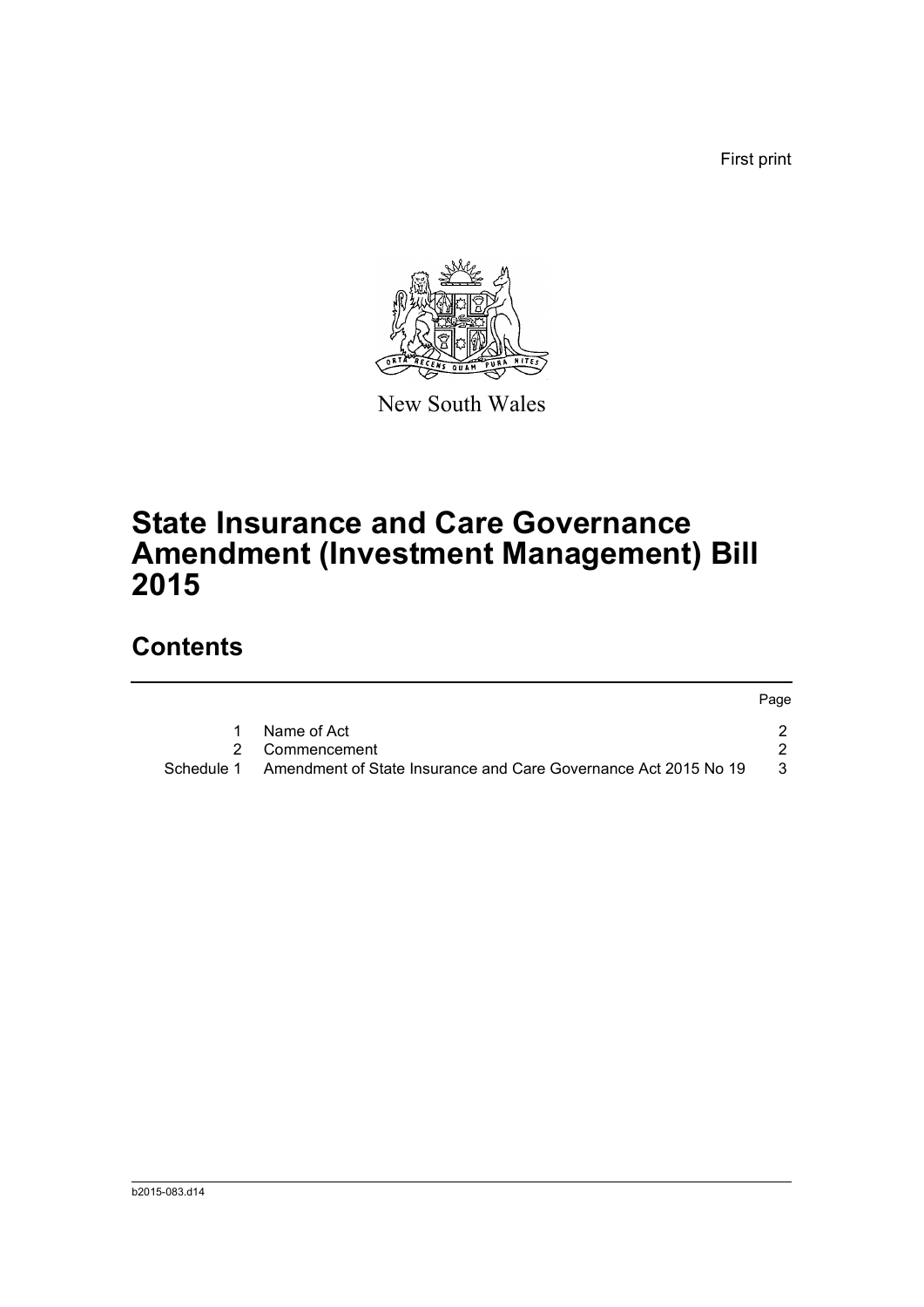

New South Wales

## **State Insurance and Care Governance Amendment (Investment Management) Bill 2015**

No , 2015

#### **A Bill for**

An Act to amend the *State Insurance and Care Governance Act 2015* in relation to the investment of certain funds established under the workers compensation, motor accidents and sporting injuries legislation.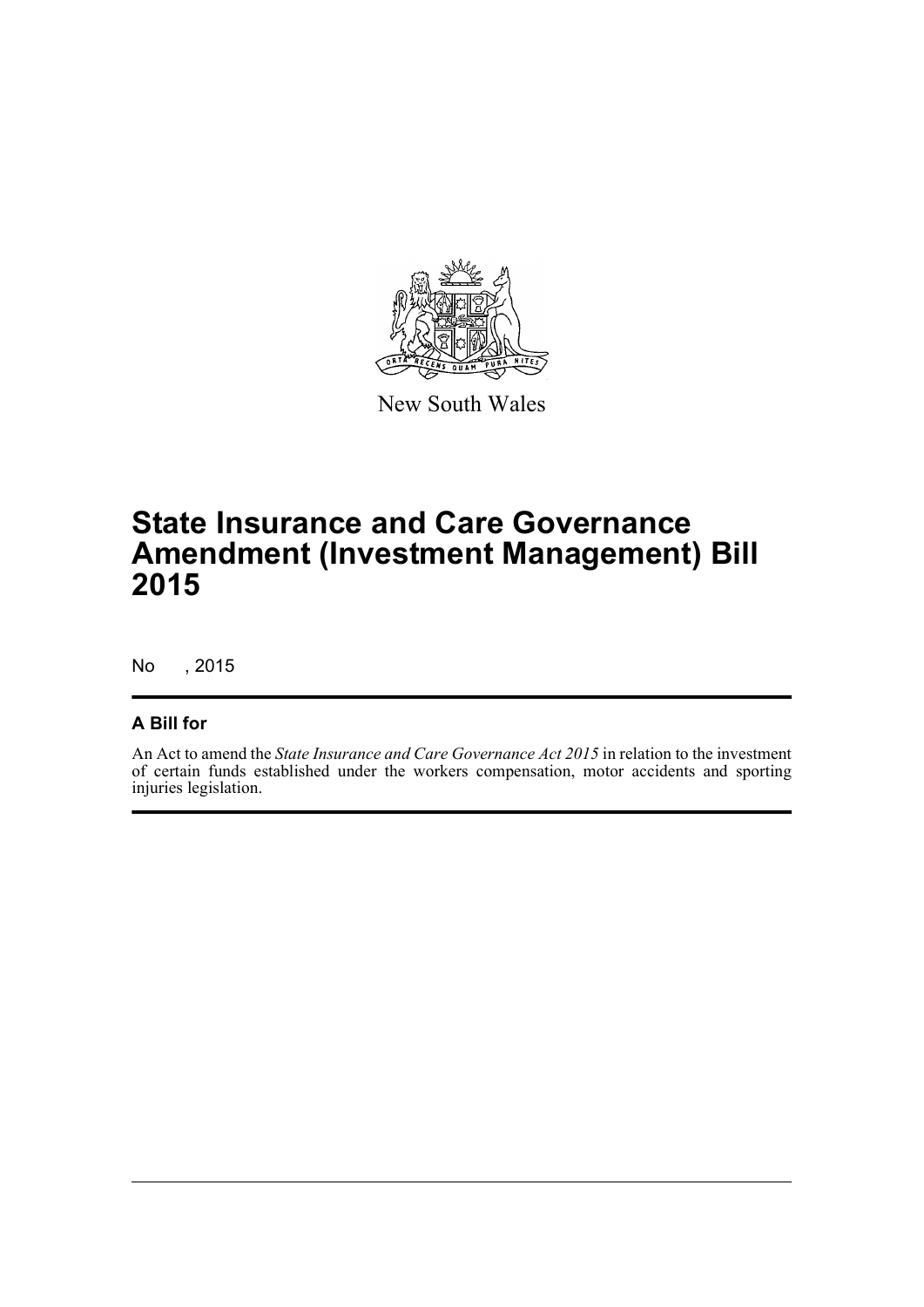State Insurance and Care Governance Amendment (Investment Management) Bill 2015 [NSW]

<span id="page-4-1"></span><span id="page-4-0"></span>

| The Legislature of New South Wales enacts:                                                                  | 1             |
|-------------------------------------------------------------------------------------------------------------|---------------|
| Name of Act                                                                                                 | $\mathcal{P}$ |
| This Act is the <i>State Insurance and Care Governance Amendment (Investment</i> )<br>Management) Act 2015. | 3<br>4        |
| <b>Commencement</b>                                                                                         |               |
| This Act commences on a day or days to be appointed by proclamation.                                        | 6             |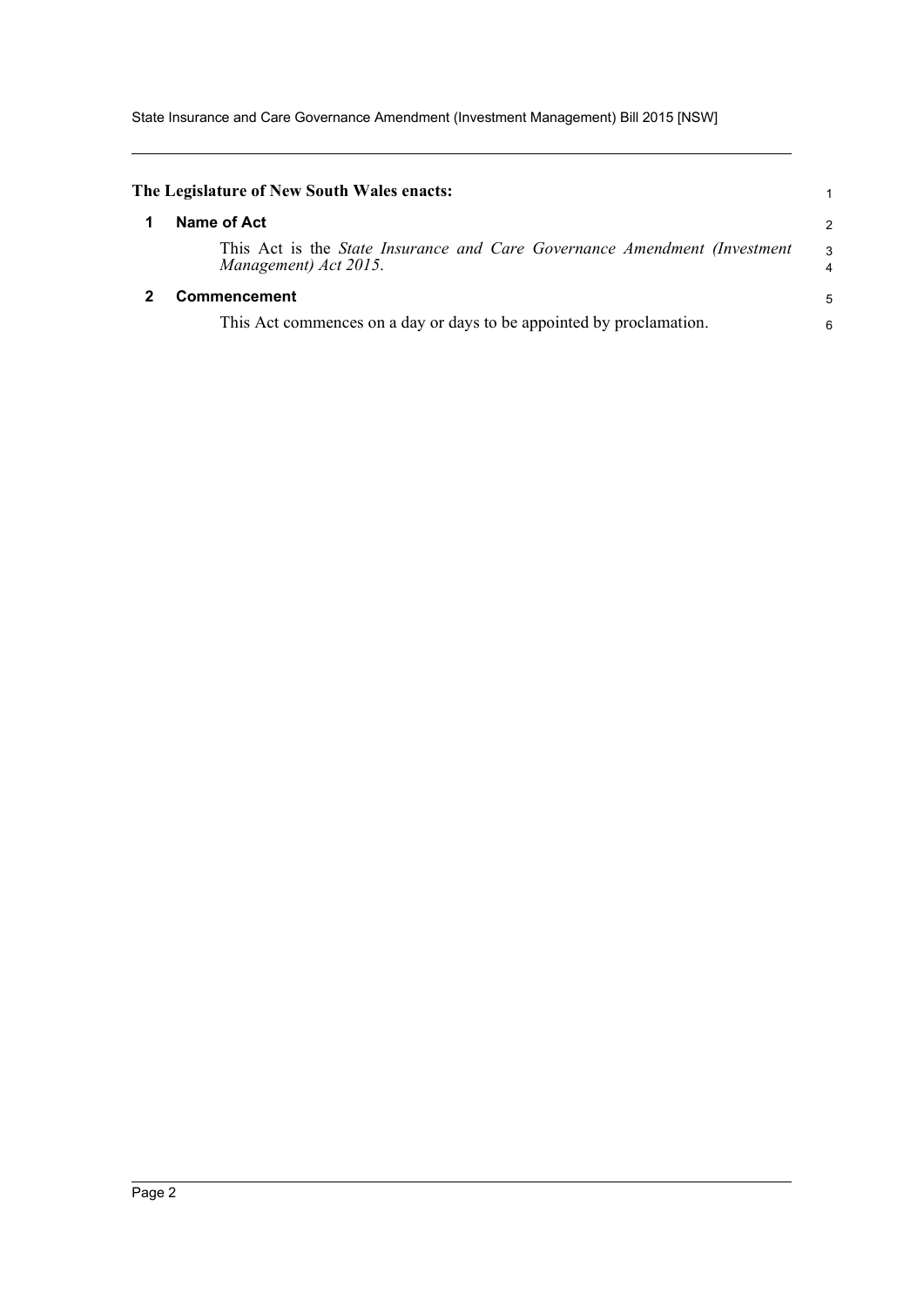<span id="page-5-0"></span>

| Schedule 1 |                    | <b>Amendment of State Insurance and Care</b><br>Governance Act 2015 No 19 |                                                                                                                                                                                                                                                                                               |                      |
|------------|--------------------|---------------------------------------------------------------------------|-----------------------------------------------------------------------------------------------------------------------------------------------------------------------------------------------------------------------------------------------------------------------------------------------|----------------------|
|            | Part 2, Division 4 |                                                                           |                                                                                                                                                                                                                                                                                               | 3                    |
|            |                    |                                                                           | Insert at the end of Part 2:                                                                                                                                                                                                                                                                  | 4                    |
|            | <b>Division 4</b>  |                                                                           | Investment management of scheme funds                                                                                                                                                                                                                                                         | 5                    |
| 16A        |                    | <b>Definitions</b>                                                        |                                                                                                                                                                                                                                                                                               | 6                    |
|            |                    |                                                                           | In this Division:                                                                                                                                                                                                                                                                             | $\overline{7}$       |
|            |                    |                                                                           | <i>investment management services</i> include (but are not limited to) the<br>following:                                                                                                                                                                                                      | 8<br>9               |
|            |                    | (a)                                                                       | managing investments for the whole or part of a scheme fund,                                                                                                                                                                                                                                  | 10                   |
|            |                    | (b)                                                                       | advising on investments and investment strategies and other related<br>strategies for the whole or part of a scheme fund,                                                                                                                                                                     | 11<br>12             |
|            |                    | (c)                                                                       | services in relation to the custody of the assets and securities of the<br>whole or part of a scheme fund.                                                                                                                                                                                    | 13<br>14             |
|            |                    |                                                                           | <i>investment manager</i> means a person who provides investment management<br>services for a scheme fund or part of a scheme fund, and includes any other<br>person engaged by that person to provide all or any of those services.                                                          | 15<br>16<br>17       |
|            |                    |                                                                           | scheme fund means a fund referred to in section 12 (4).                                                                                                                                                                                                                                       | 18                   |
|            |                    |                                                                           | scheme fund investment strategy means an investment strategy for a scheme<br>fund determined by ICNSW under section 12.                                                                                                                                                                       | 19<br>20             |
| <b>16B</b> |                    |                                                                           | Investment managers for scheme funds                                                                                                                                                                                                                                                          | 21                   |
|            | (1)                |                                                                           | The Treasurer may, by order in writing given to the authority responsible for<br>administering a scheme fund, require:                                                                                                                                                                        | 22<br>23             |
|            |                    | (a)                                                                       | the investment of the whole or any part of the scheme fund to be<br>managed by one or more investment managers approved by the<br>Treasurer (a <i>mandated investment manager</i> ), and                                                                                                      | 24<br>25<br>26       |
|            |                    | (b)                                                                       | the responsible authority to enter into an agreement or arrangement with<br>any such mandated investment manager with respect to investment<br>management services for the whole or part of the scheme fund subject<br>to the terms and conditions set out or described in the order.         | 27<br>28<br>29<br>30 |
|            | (2)                |                                                                           | Subsection (1) does not prevent the responsible authority from entering into an<br>agreement or arrangement containing additional terms or conditions that are<br>not inconsistent with the terms and conditions set out or described in the order<br>or any scheme fund investment strategy. | 31<br>32<br>33<br>34 |
|            | (3)                |                                                                           | The Treasurer must consult with the responsible authority and the proposed<br>mandated investment manager before giving an order under this section.                                                                                                                                          | 35<br>36             |
|            | (4)                |                                                                           | The order may be given only with the approval of the Minister administering<br>the provisions of the Act under which the scheme fund concerned is<br>established (the <i>relevant Act</i> ).                                                                                                  | 37<br>38<br>39       |
|            | (5)                |                                                                           | The terms and conditions must not be inconsistent with any scheme fund<br>investment strategy for the scheme fund or the relevant Act.                                                                                                                                                        | 40<br>41             |
|            | (6)                |                                                                           | A mandated investment manager (or an investment manager engaged by the<br>mandated investment manager to provide relevant services):                                                                                                                                                          | 42<br>43             |
|            |                    |                                                                           |                                                                                                                                                                                                                                                                                               |                      |